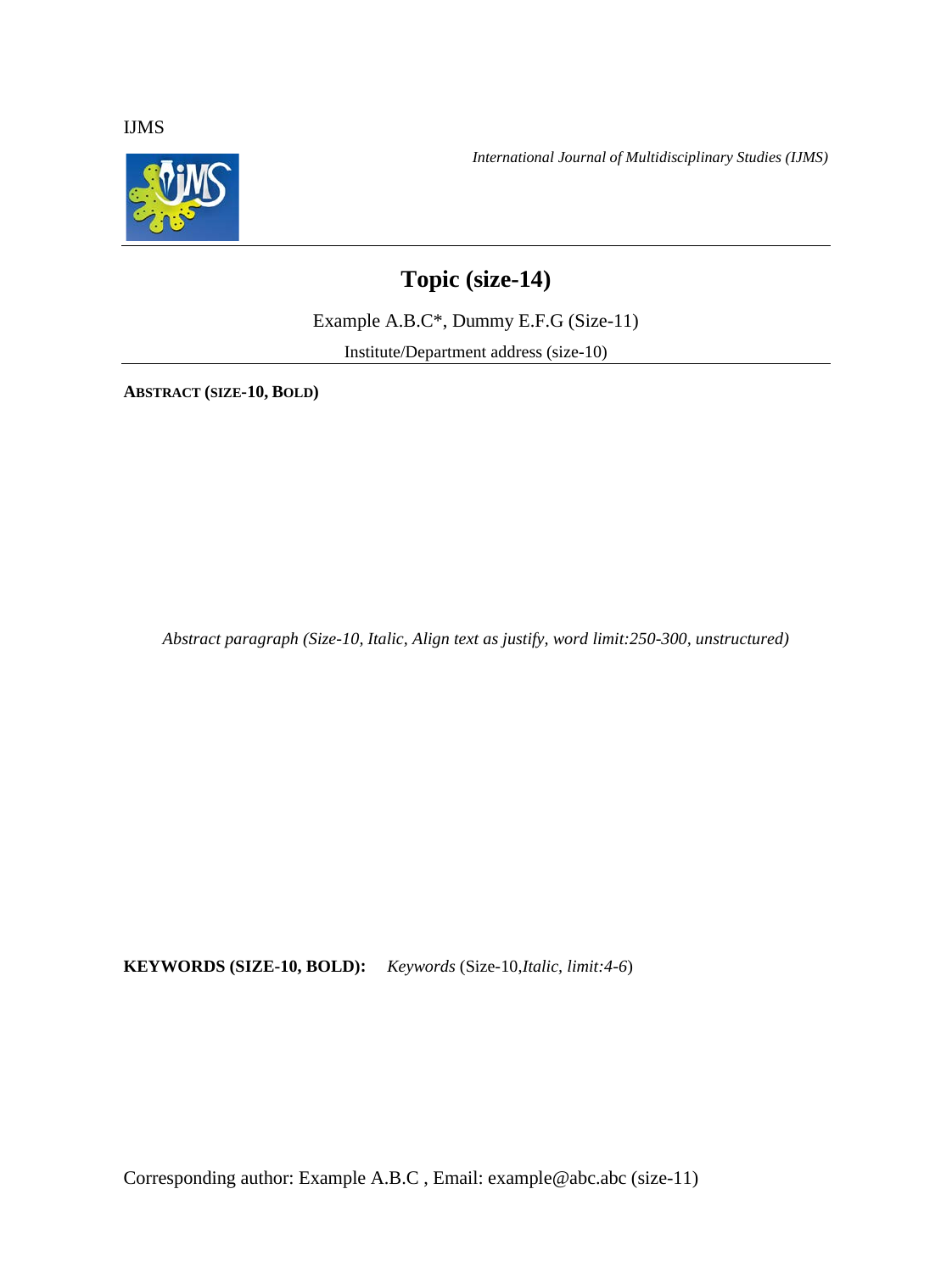# **1 INTRODUCTION**

Journal word limit for a single paper is 3000-5000. After writing your research paper, you will have a broad picture. This will help you identify the main points and include them into the introduction. These tips will attract your reader's attention, provide reader interest to read the whole essay, define the thesis statement and arrange the background of your theme. There also a few simple tricks which can help you make your research paper introduction shine:

# **1.1 Sub Heading**

Writing an engaging introduction is not less important than [conducting research paper](https://papersowl.com/blog/conclusion-for-a-research-paper) or providing a high-quality context in your issue. In fact, a great intro is even more important for your success! An opening clause that attracts attention and keeps the reader engaged is the key to success.

# **2 RESEARCH METHODOLOGY / MATERIALS AND METHODS**

You are (hopefully) never presenting a personal opinion or arguing for preconceived biases. The value of your work rests squarely on how well it conforms to the principles of the scientific method. Other scientists are not going to take your word for it; they need to be able to evaluate firsthand whether your methodology is sound.

In addition, it is useful for the reader to understand how you obtained your data, because it allows them to evaluate the quality of the [results.](https://explorable.com/writing-a-results-section)

## **2.1 Sub Heading**

The writing for the method should be clear and concise. The major point is not to stray off into giving background info, interpretation, or irrelevant detail. Write from your reader's perspective. You won't need to explain things they already know, but you will need to paint a precise picture of your methods.

## **3 RESULTS & DISCUSSION**

The Results section should include the findings of your study and ONLY the findings of your study. The findings include:

Data presented in tables, charts, graphs, and other figures (may be placed among research text or on a separate page)

A contextual analysis of this data explaining its meaning in sentence form